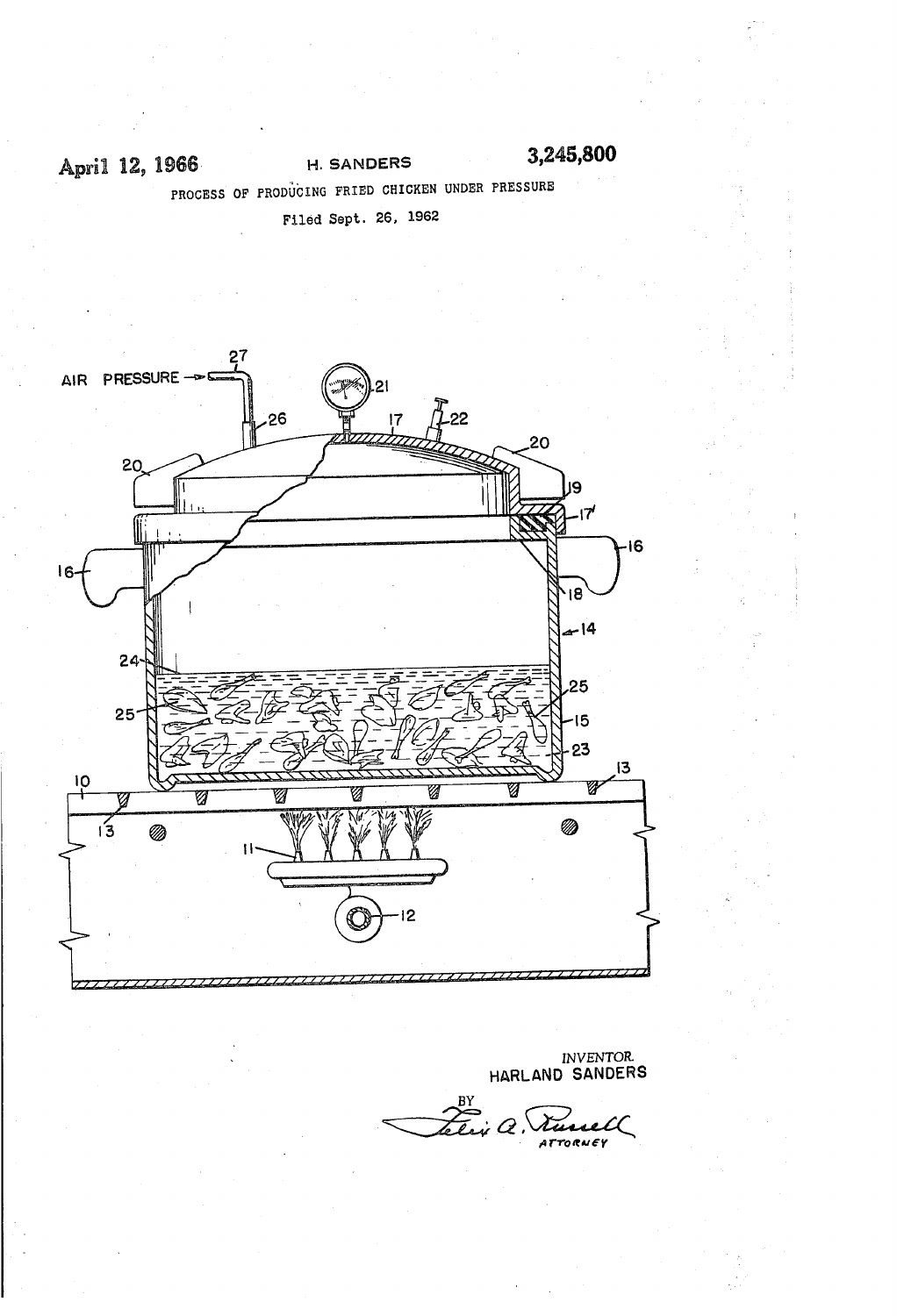## United States Patent Office Patented Apr. 12, 1966

 $\overline{a}$ 

# Patented Apr. 12, 1966

### 1

## PROCESS OF PRODUCING FRIED CHICKEN<br>UNDER PRESSURE

Harland Sanders, Shelbyville, Ky., assignor, by mesne<br>assignments, to Kentucky Fried Chicken Corporation,<br>Shelbyville, Ky., a corporation of Kentucky<br>Filed Sept. 26, 1962, Ser. No. 226,319<br>2 Claims. (Cl. 99--107)

The present invention relates to a method or process for producing fried chicken under pressure and consti tutes a continuation-in-part of my copending application, O Serial No. 610,965, filed September 20, 1956, now aban doned.

Generally the process contemplates the deep-fat frying of chicken under accurately controlled conditions of temperature, pressure, time, sizes of serving pieces, and amount and composition of breading used, for the pur pose of producing superior taste, texture and appearance in the finished product.

I have found that chickens weighing between 24 and 2% pounds dressed and cut into 8 to 10 serving pieces and correctly breaded should, for best flavor, texture and appearance, be dropped into relatively hot fat  $(350^\circ \text{ to } 400^\circ \text{ Fahrenheit})$  to start the browning of the breading and to seal the exterior of the serving piece against loss of its natural juices. The cold chicken quickly (in 1 to 2 minutes) lowers the temperature of the accurately measured quantity of fat to a temperature of 250° F. Then the chicken should be cooked for about 8 minutes under about 15 pounds per square inch of gauge pressure to maintain the 250 F. cooking temperature without further loss of moisture from the breading and without any drying out of the chicken pieces.

It is accordingly an object of the invention to provide a novel process for quickly and thoroughly frying chicken under pressure in a manner to seal in substantially all the natural juices while browning the breaded surface thereof to desired crispness and appearance.

It is another object of the invention to provide such a process in which the time, temperature and breading composition are so correlated to the sizes of the serving pieces that optimal taste, appearance and texture of the cooked chicken are produced.

A further object of the invention is to provide a method of the character described in which air under pressure may be introduced under certain circumstances to prevent

loss of natural juices from the chicken pieces.<br>Other and further objects of the invention will become apparent from a reading of the following specification taken in conjunction with the drawing, in which:

The figure is a vertical sectional view illustrating a pressure cooker upon a source of heat and serving to illustrate the process hereinafter set forth.

Referring to the drawing, there is shown therein a stove generally indicated at 10 provided with a gas burner 11 supplied with fuel by means of a supply pipe 12 and provided with a grill 13 upon which is mounted a pressure cooker generally indicated at 14.<br>The pressure cooker consists of a receptacle 15 pro-

vided with handles 16 and a cover 17 having the customary flange 17 superposed over an inwardly extending flange 18 of the receptacle 15. Between the flanges 17' and 18 is interposed a gasket 19.<br>The cover 17 is provided with handles 20, a pressure

indicating gauge 21 and a pressure controller 22. There is also provided in the cover 17 a fitting 26 to which an air hose 27 is connected, the air hose leading to an air

65

Seen within the container is a quantity of grease or the like indicated at  $23$ , the level of such grease being indicated at 24 and immersed in the grease 23 there are shown pieces of chicken 25.

2

In carrying out the present process, it should be borne in mind that when water, for example, is brought to a steam pressure at 29.7 p.s.i.a., or fifteen pounds above atmospheric pressure at sea level, that the boiling point of such water is now 250° Fahrenheit compared with 212° Fahrenheit at atmospheric pressure and that this 38° Fahrenheit differential between the normal boiling point and fifteen pounds pressure above normal results in cooking speeds from two to ten times faster than that possible with other methods.

5 20 tainer and the pressure allowed to build up to approximately fifteen pounds above atmospheric pressure or ap-25 pounds above atmospheric pressure or approximately 30 In the present case, grease, oil or other cooking come pound is first placed in a container and then brought to a temperature of 350° to 400° Fahrenheit after which raw chicken, separated into its usual component parts and coated with a moist layer of breading material of predetermined average thickness and moisture content and seasoned, is placed in the cooking compound whereupon the latter drops to a temperature of from  $250^\circ$  to 275° Fahrenheit. The lid is then sealed upon the conproximately double the atmospheric pressure. This building up of pressure usually takes from one and one-half to two minutes. With the pressure remaining at fifteen pounds above atmospheric pressure or approximately double the atmospheric pressure, the temperature of the cooking compound will perforce remain at approximately 250° Fahrenheit. cooking compound has reached approximately 250 Fahrenheit whereupon the pressure may be released and the chicken then removed wholly cooked. This temperature and pressure are maintained for a period of about eight minutes after the

35 40 A typical operation employing the herein disclosed process will now be described. Two chickens each weighing from  $2\frac{1}{4}$  to  $2\frac{1}{2}$  pounds are cut into from 16 to 20 serving pieces. The pieces are immersed in a dip made of skimmed or reconstituted skimmed milk and whole<br>eggs (approximately eight ner gallon of milk). The eggs (approximately eight per gallon of milk). The

45 are stirred a few seconds and the cover 17 is promtply 50 55 added salt and other seasoning ingredients.<br>The approximately  $4\frac{1}{2}$  to 5 pounds of breaded pieces are dropped into the cooker 14 in which seven to eight quarts of cooking fat have been brought temporarily to a temperature of about 400 F. The chicken and fat applied. The hot fat quickly brings the moisture in the breading coating to the normal boiling point and thus starts building up the pressure within the cooker 14 while the cooling effect of the steam generation quickly lowers the fat temperature to about  $250^{\circ}$  F., taking from  $1\frac{1}{2}$ to 2 minutes. Since this temperature corresponds to a gauge pressure of 15 pounds per square inch, further desiccation of the breading is arrested at this time, but its desired final crispness and color have already been

60 per square inch above atmospheric pressure. After eight determined.<br>The burner 11, which had been turned to high heat during the short browning and sealing period, is now turned to its low cooking setting which maintains the desired temperature of  $250^\circ$  F. and pressure of 15 pounds minutes the pressure is released and the cooked chicken is removed for serving or storing in a warming oven maintained at 160° F.

Chicken so cooked will keep well for many hours in such an oven without loss of flavor, texture or appearance. It is also not greasy since the carefully balanced tempera tures and pressures maintain optimal moisture content in the breading, thus excluding the fat that would other wise soak therein.

 $\mathbf{U}$ The moderate cooking temperatures not only provide improved flavor and color in the chicken but also con